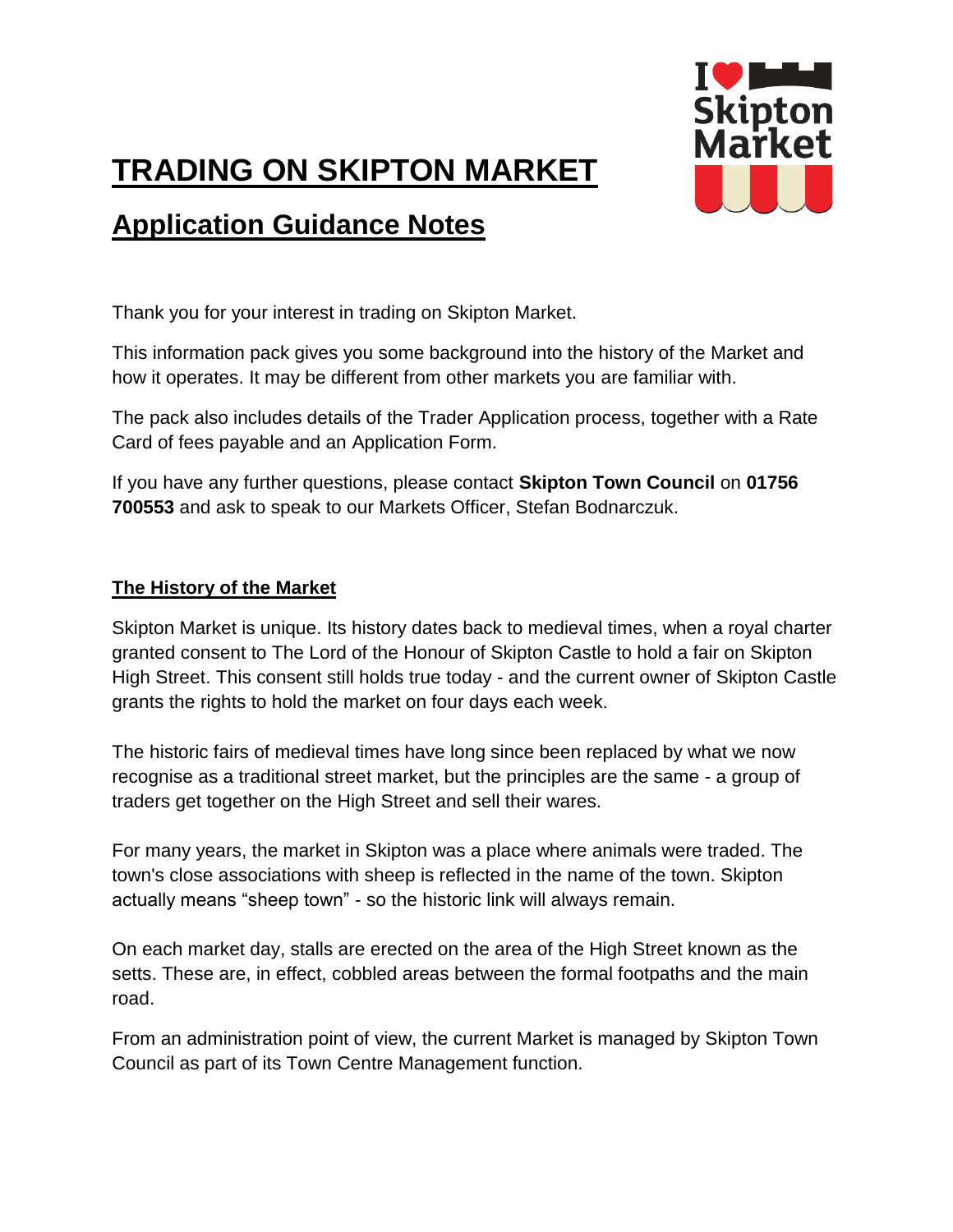#### **Market Days and Market Operations**

Skipton Market is an outdoor market which operates every **Monday, Wednesday, Friday and Saturday** throughout the year. It is located directly on the High Street in the centre of Skipton a tourist-based market town on the edge of the beautiful Yorkshire Dales.

Skipton has excellent rail links from Leeds, Bradford and other towns in the Aire Valley. For traders it is well placed for travel from West Yorkshire, Lancashire and the North West as well as other parts of North Yorkshire.

Skipton has a high volume of tourists and visitors and Skipton Market is a regular destination for a wide range of coach operators from across the North of England and the Midlands. Many longer distance tour operators include Skipton Market as part of wider itinerary tours to the Yorkshire area.

# **Traders are welcome for any or all of the four market days, but preference will always be given to those who wish to trade regularly.**

Generally, **market trading hours are from 9am to 4.30pm**.

There are occasional additional market days, particularly on the approach to Christmas. Preference is given to regular traders.

Market stalls and pitches are located on a cobbled area between the main road and the footpaths. The Market forms an integral part of the Town Centre shopping experience in Skipton with market stalls operating directly alongside shops lining the main High Street.

The Market Authority, under the provisions of the Food Act 1984, is Skipton Town Council who administer the Market on behalf of Skipton Castle, the owners of the Market Charter. The Town Council is an active member of NABMA the National Association of British Market Authorities.

#### **Market Pitches**

- Market pitches are subject to availability and vary in size. Pitches run along the full length of both sides of the High Street.
- Traders must bring and erect/dismantle their own stall structure on each market day. Structures must be safe and secured against inclement weather, wind, etc.
- Some pitches are fully controlled by the Council, others are owned by a third party but managed by the Council. Payment arrangements may vary depending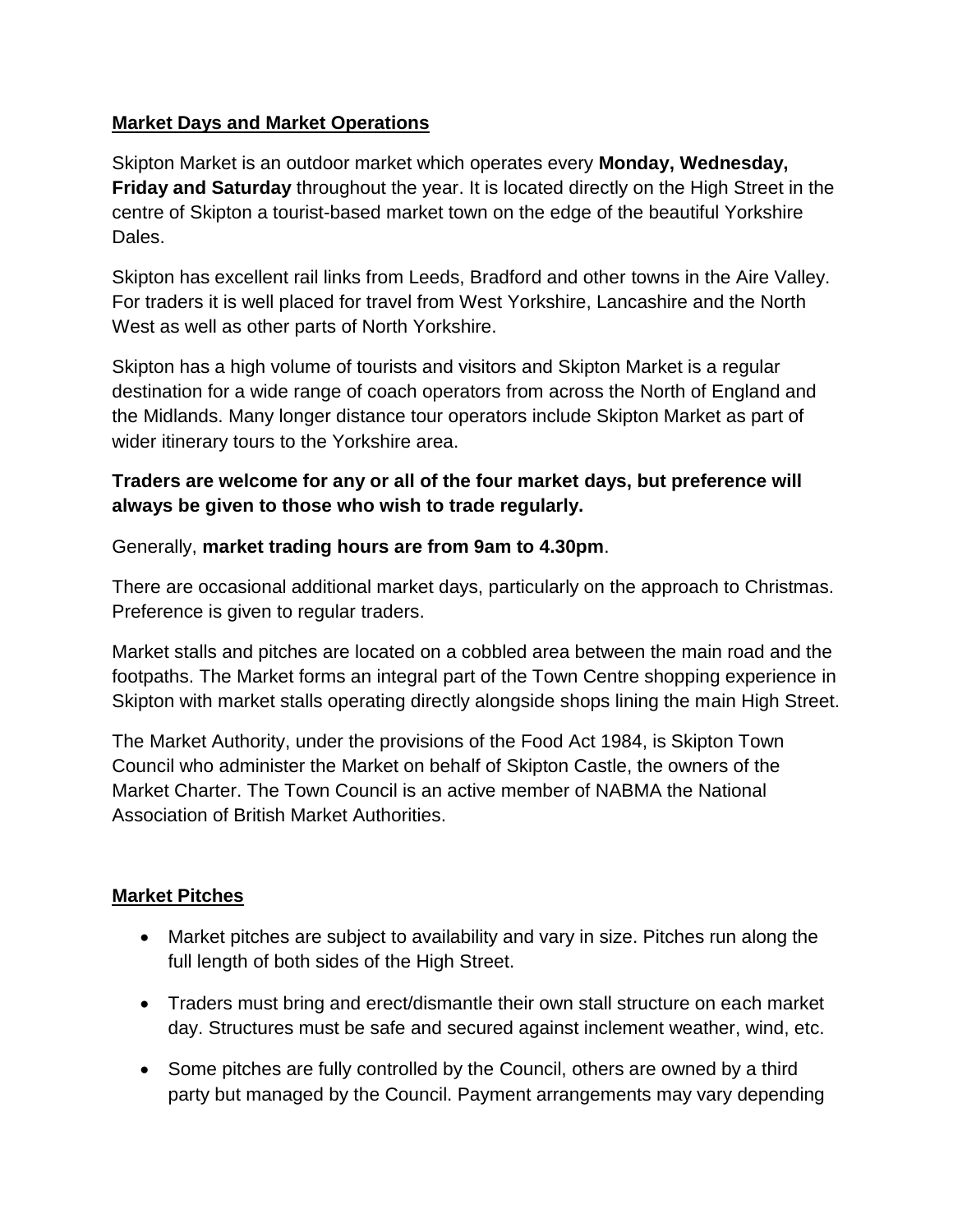on the type of pitch. The Council will be able to advise on the types of pitch currently available.

- In cases where the pitch is controlled by a third party, the trader will need permission from the land owner in addition to the consent of the Council. The Council will assist the trader in obtaining that permission.
- A consent fee is payable to the Council and is dependent upon the size of the pitch. A further fee may be payable to the landowner, where pitches are controlled by a third party.

## **Product Lines**

Skipton Market has a policy of maintaining a wide range of trading lines to ensure that the Market is as attractive as possible for our visitors – and to ensure that traders have the best possible chance of running a successful stall.

Preference will always be given to trading lines not currently represented on the Market.

A waiting list will be maintained whenever the maximum quota for any given trading line is reached.

#### **Equal Opportunities Policy**

Skipton Market operates a policy of equal opportunity and welcomes applications from established traders, those with other retail experience – or, indeed, those with no market trading experience at all.

Applications are welcomed from all sections of the Community.

The Council will wish to ensure that all prospective traders, regardless of experience, are able to comply with all relevant legislation. Advice will be given where appropriate.

#### **Casual Trading**

Whilst the Council has a preference for longer-term, regular traders, there may be the opportunity for casual trading – and the Council welcomes applications from traders who would be interested in trading occasionally on the Market, in particular those who could do so at short notice.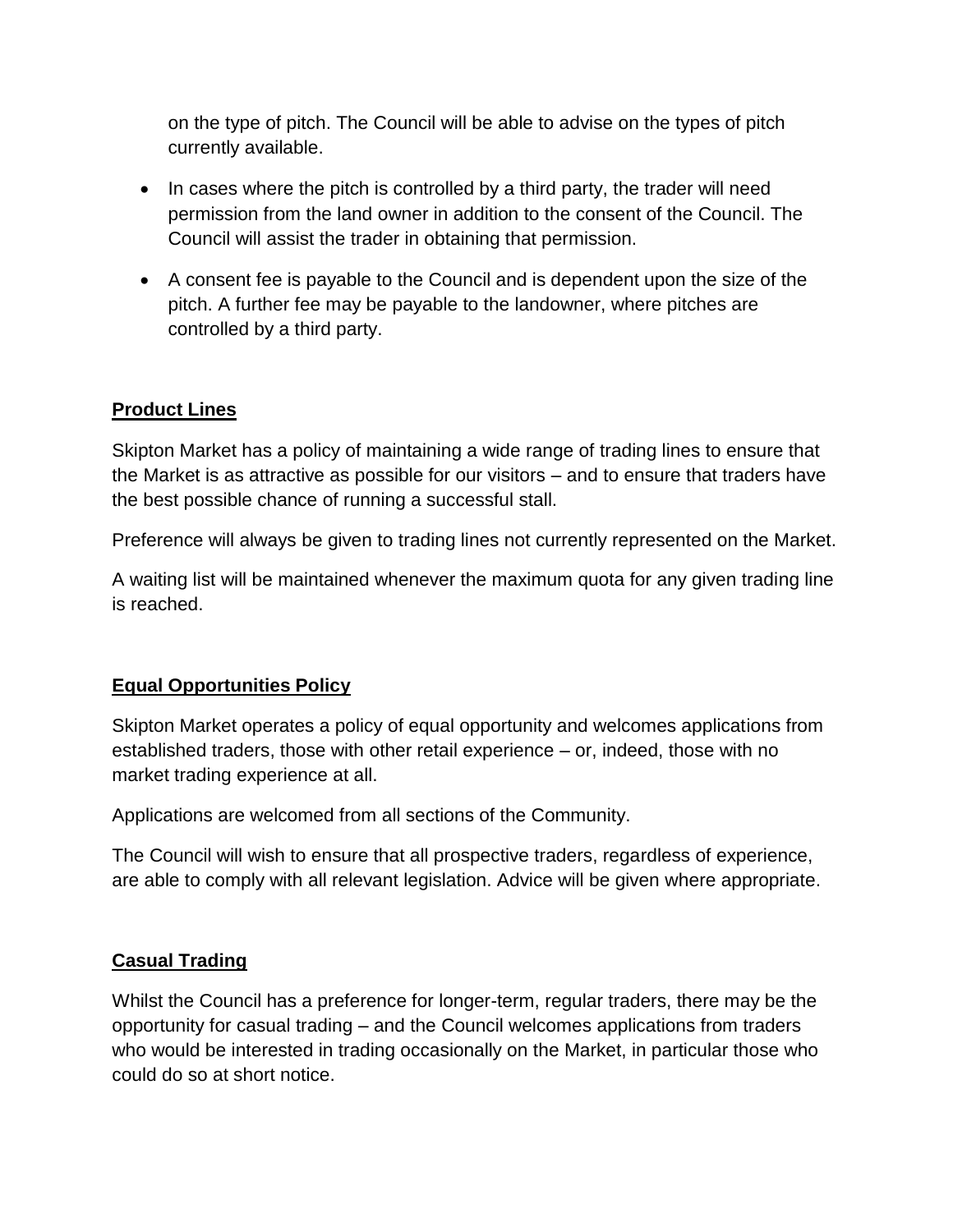The Council maintains a list of casual traders who can be contacted where short-term vacancies arise on the Market.

# **Fees**

# **Details of the fees payable for trading on the Market are shown on the current 'Rate Card' which is included with this application pack.**

Markets staff will be able to advise on all aspects of fees and will discuss these with you when an offer to trade on the Market is made.

#### **APPLICATION PROCESS**

 **If you wish to be considered as a trader on Skipton Market, you will need to complete the enclosed application form and return it to the Council.**

All prospective new traders must complete the form initially, as must any existing trader who would like to be considered for either an additional or alternative pitch.

 **Please complete the form in as much detail as you can. In particular, it is very important that we have as much information as possible regarding the type of goods you wish to sell.**

It is very unlikely that the Council will accept applications with brief, general headings such as 'Clothing' or 'Household Goods'. You need to be specific. Provide examples and, if possible, include photographs of any unusual trading lines.

If you are applying for a stall to sell food items, particularly any that you are producing yourself, we will need to have details of any relevant food safety certificates.

A Food Standards Agency rating is always required for any trader handling, storing preparing or cooking food – and you must be registered with Environmental Health at your Local Authority.

 **Once we have received your completed application form, it will be assessed by the Council. We reserve the right to contact you for further information if required.**

Preference will always be given to those trading lines which are under-represented on the Market and to those who wish to trade on a longer-term basis.

 **Once the application has been assessed, you will be contacted and informed of the outcome.**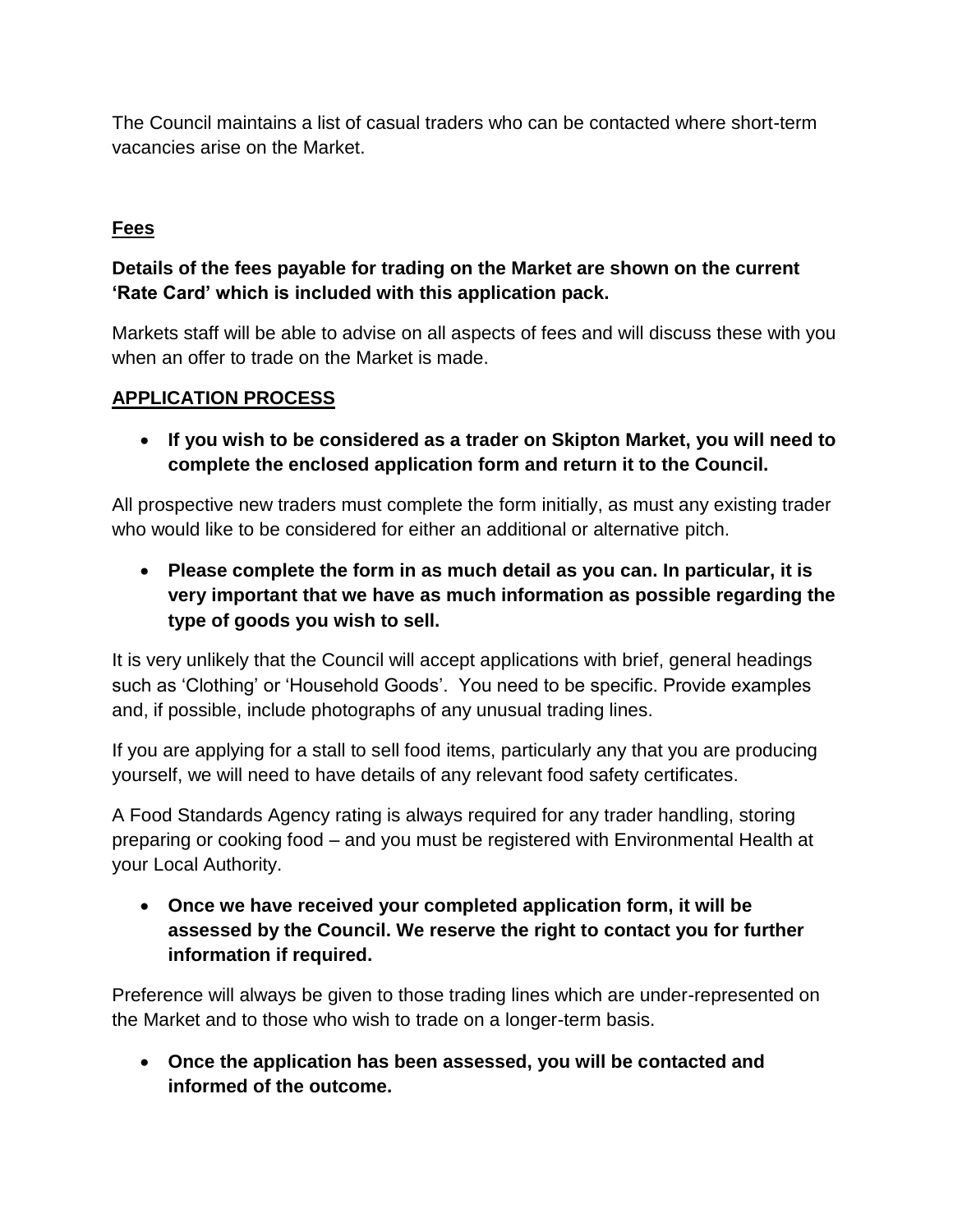**If your application is successful and a pitch is immediately available, the Council will make you an offer. At this stage, the Council will need to confirm a range of additional information.**

This may include: Proof of identity; Proof of address; National Insurance or trading company details (if applicable); Insurance Details.

- **If your application is successful but a pitch is not immediately available, you will be asked if you wish to be placed on a waiting list, or if you wish to be considered for any casual vacancies on the Market.**
- **If your application is not successful, the Council will inform you of the reason(s) why. Wherever possible, the Council will offer advice on how to re-submit your application.**

Skipton Town Council reserves the right to decline any application.

## **Further Assistance**

If you need any assistance in completing the application form, or if you would like any advice or clarification of any matters surrounding trading on Skipton Market, please do not hesitate to get in touch. The Council will be happy to assist.

# **Contact Details:**

**Telephone**: 01756 700553

Please ask to speak with the Council's Markets Officer, Stefan Bodnarczuk, although you should bear in mind that the Markets Officer will only be available on a Market Day and may not be immediately available if he is dealing with matters on the Market itself. Please leave clear contact details and your call will be returned.

**Email**: [market@skiptontowncouncil.gov.uk](mailto:market@skiptontowncouncil.gov.uk)

**Social Media**: facebook.com/skiptonmarket

# **COMPLETED APPLICATION FORMS SHOULD BE RETURNED TO:**

Skipton Market, Skipton Town Council, Town Hall, High Street, SKIPTON, BD23 1FD

Or scanned / photographed and emailed to: market@skiptontowncouncil.gov.uk